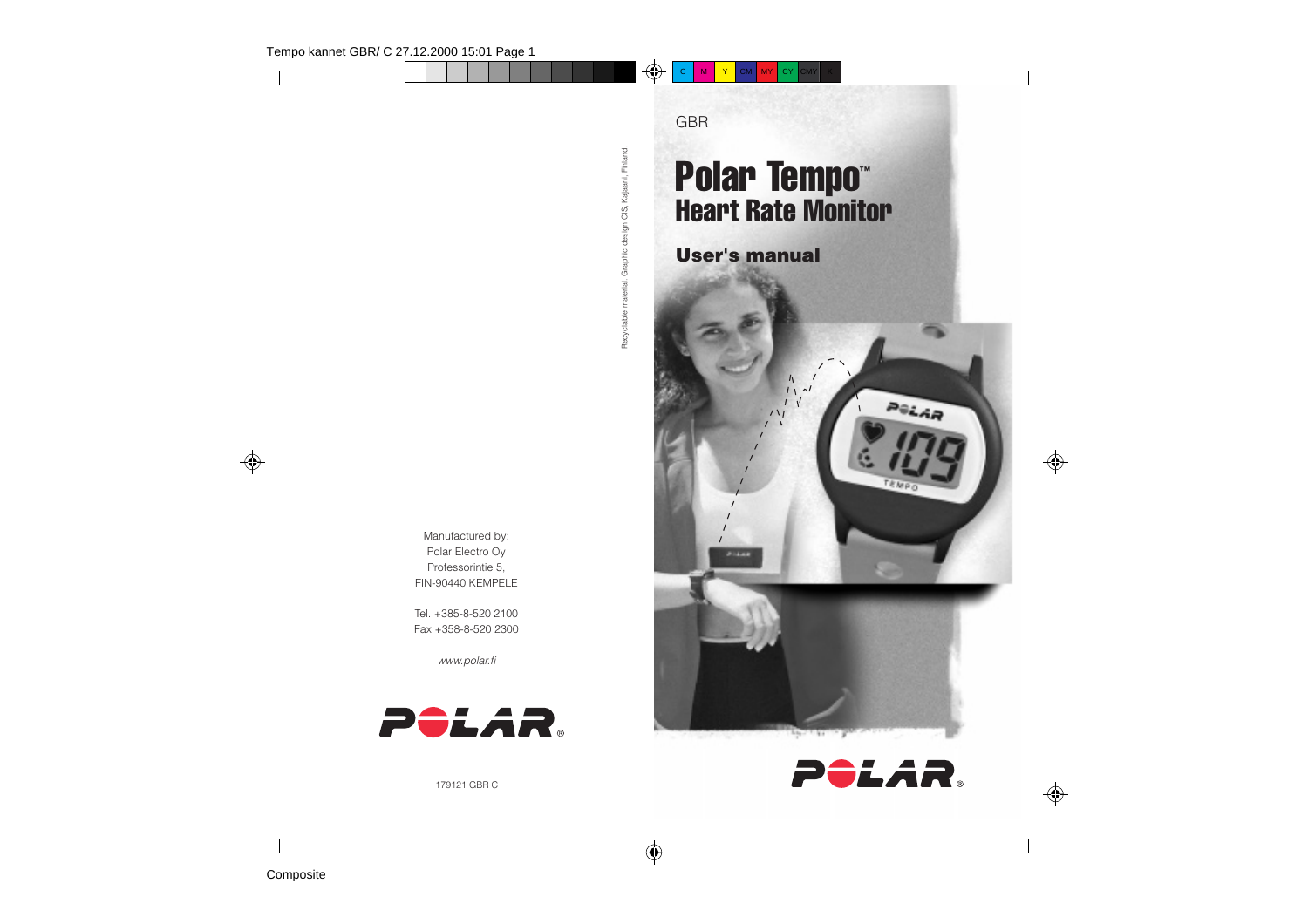# **Contents**

| Exercising with your Polar Heart Rate Monitor  10 |  |
|---------------------------------------------------|--|
|                                                   |  |
|                                                   |  |
|                                                   |  |
| Structure of an exercise session  14              |  |
|                                                   |  |
|                                                   |  |
|                                                   |  |
| Determine your exercise goals  18                 |  |
| Examples of exercise recommendations  18          |  |
|                                                   |  |
|                                                   |  |
|                                                   |  |
|                                                   |  |
|                                                   |  |
|                                                   |  |
|                                                   |  |
|                                                   |  |
|                                                   |  |
|                                                   |  |
|                                                   |  |
|                                                   |  |
|                                                   |  |
|                                                   |  |
|                                                   |  |
|                                                   |  |



 $\bigcirc$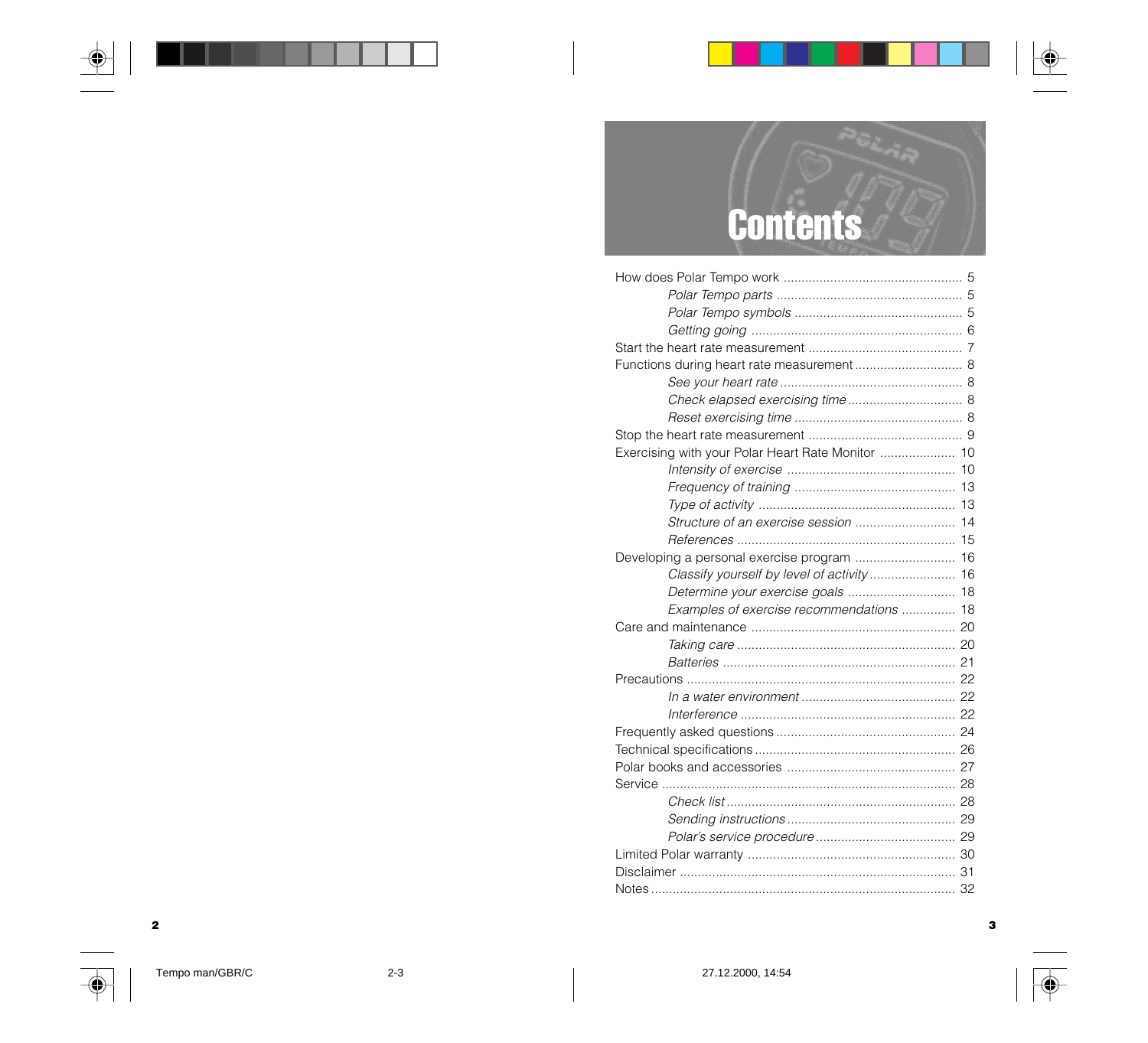

#### **CONGRATULATIONS**

**on purchasing the Polar Tempo Heart Rate Monitor. We are proud to assist you in achieving your personal fitness goals.**

**This guide will provide you with the basic information on how to exercise with your Polar Heart Rate Monitor and how to get the maximum benefit from its functions.**

**Thank you for choosing Polar.**



#### **VISUAL CUES TO READ THIS GUIDE**

Indicates important issues. Please, pay attention!

Indicates a useful tip. It is good to know these things.

See also.

#### **IMPORTANT TO REMEMBER!**

- Adjust the strap length snug enough and wet the Polar Transmitter electrodes to ensure flawless heart rate measurement.
- Do not bend or stretch the transmitter.
- Wash and dry your transmitter regularly after use; never store it wet.
- Keep the Polar Heart Rate Monitor out of extreme cold and heat.



#### **POLAR TEMPO PARTS**

Your Polar Tempo consists of three parts:





The flashing heart: Ongoing heart rate measurement. The heart symbol flashes at the pace of your heart.



Elapsed exercise time. The symbol runs during heart rate measurement.



The middle spot appears after 30 minutes of exercise time which is a recommended daily exercise quota.



The total exercise time in hours and minutes. The heart rate measurement has been stopped.



The total exercise time in hours and minutes. The exercise has lasted more than 30 minutes if the middle spot is displayed.

**Heart rate measurement is off.** 





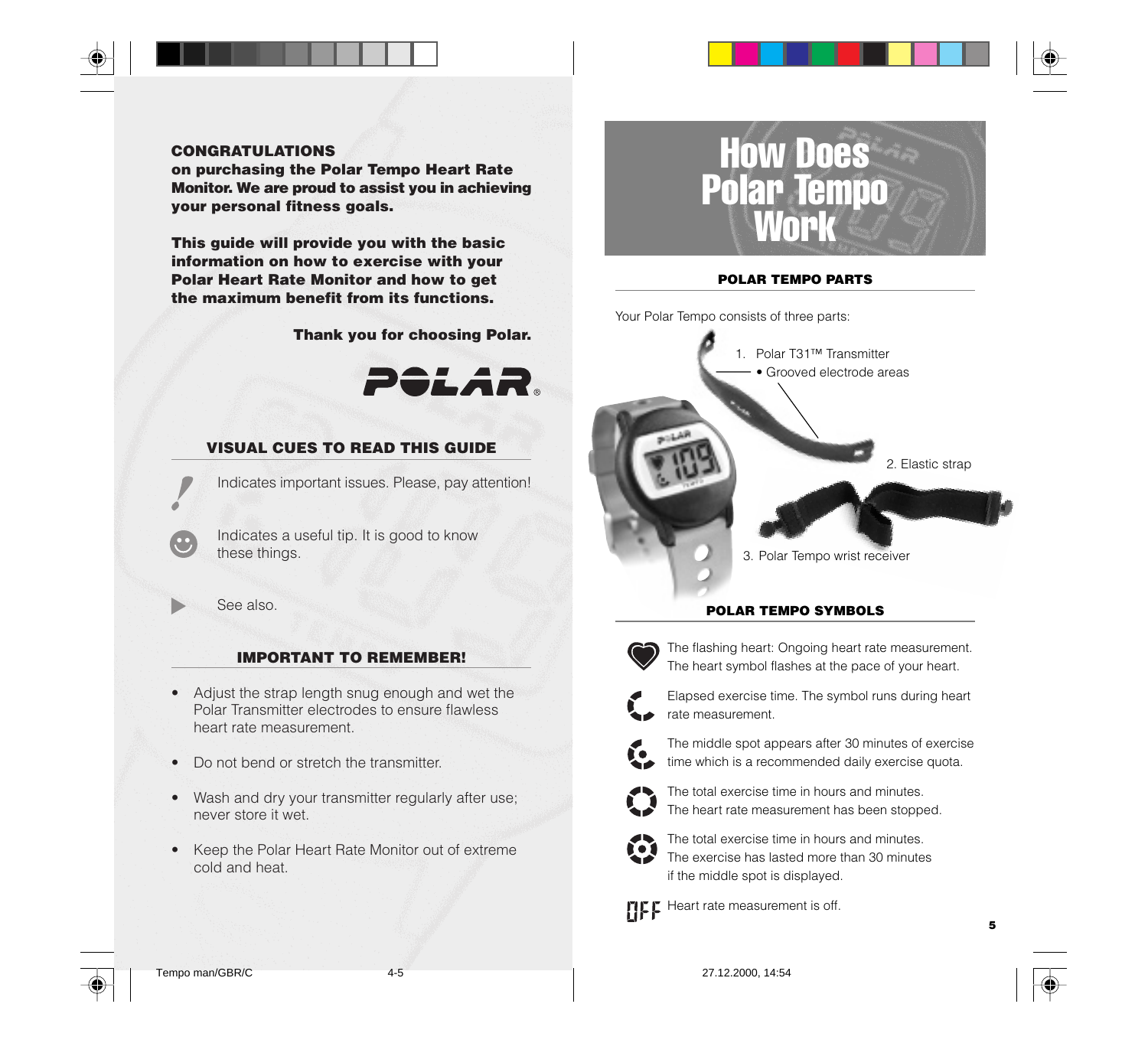

#### **GETTING GOING**

1. Attach the Polar Transmitter to the elastic strap.



- 2. Adjust the strap length to fit snugly and comfortably. Secure the strap around your chest, below the chest muscles. Lock the buckle.
- 3. Raise the transmitter a little off your chest and **wet the grooved electrode areas on the back** of it. It is important that the electrodes are wet during exercise.
- 4. Check that the wet electrode areas are firmly against your skin and the Polar logo is in a central upright position.

5. Wear the wrist receiver as you would wear an ordinary watch.

Alternatively, if you go biking, you may attach the wrist receiver to a Polar Bike Mount™.

#### **Polar Books and Accessories**

Keep the wrist receiver within the transmission range (1 metre/3 feet).

It is recommended that you wear the transmitter against your bare skin to ensure flawless operation. However, if you wish to wear the transmitter over a shirt, moisten the shirt well under the electrodes.

### **Start** the Heart Rate **Measurement**

- 1. Wear the Polar Transmitter and the Polar Tempo wrist receiver as described in the chapter **Getting going**. Remember to wet the electrodes of the transmitter.
- 2. Bring the face of the wrist receiver up to your chest near the transmitter's Polar logo.

The elapsing exercise time symbol starts running. The exercise time appears in the display.

- 3. Bring the wrist receiver away from your chest.
	- A flashing heart appears in the heart shaped frame in 5 seconds.

Your heart rate (in beats per minute) appears in the display.

4. You are ready to start your workout with Polar Tempo!

> If you wish to wear a watch at the same time when exercising with Polar Tempo, it is recommended that you wear the Polar wrist receiver and your watch on different wrists to avoid interference.

> > **Start the heart rate measurement by the Heart Touch - no buttons, only touch and go.**

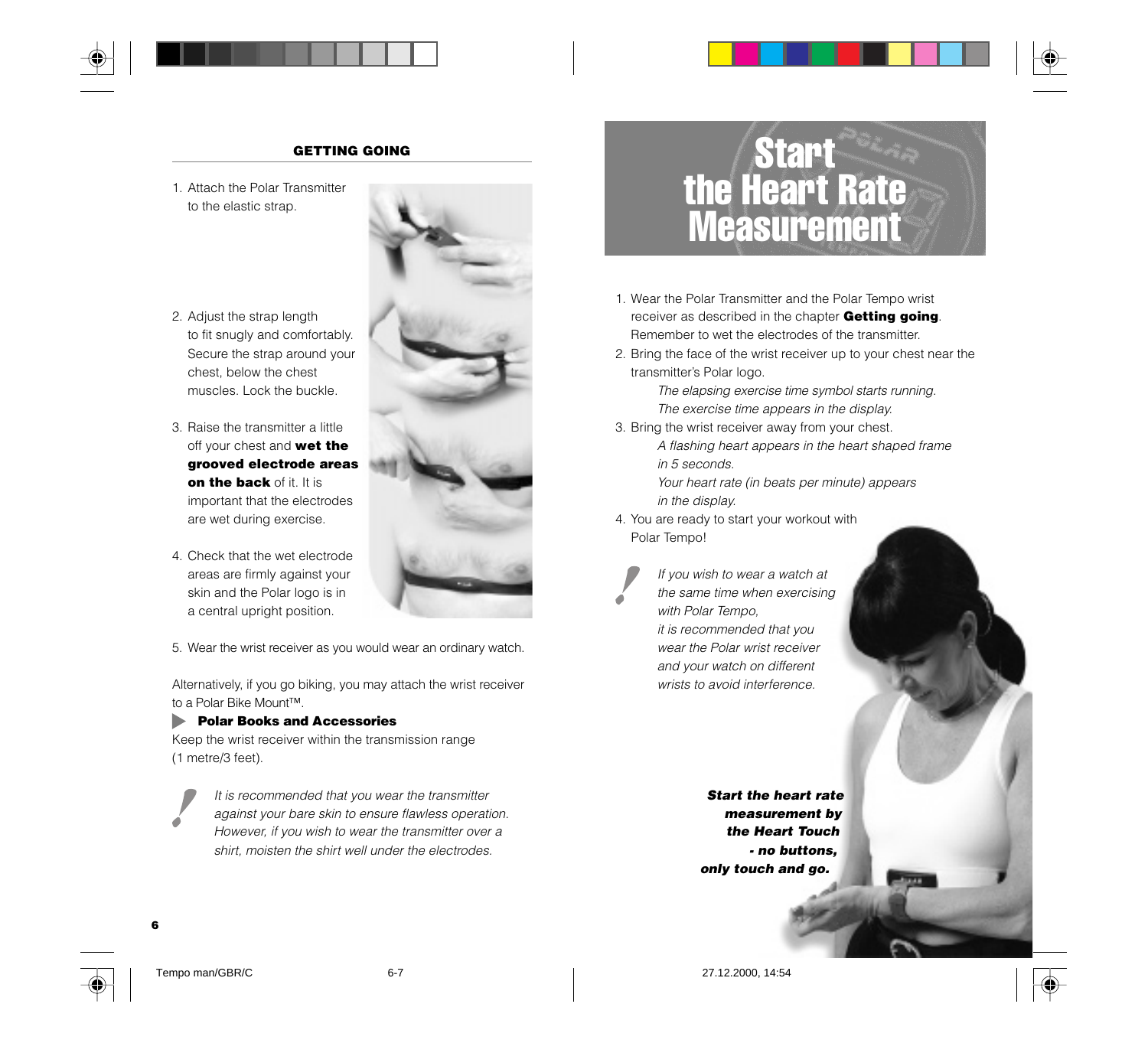### Functions during Heart Rate **Measurement**

#### **SEE YOUR HEART RATE**

You can see your heart rate in beats per minute. A flashing heart symbol indicates an ongoing heart rate measurement. The inner heart symbol flashes at the pace of your heart.

#### **CHECK ELAPSED EXERCISING TIME**

- 1. Bring the face of the wrist receiver up to your chest near the transmitter's Polar logo
- 2. Hold the wrist receiver in this position for 2 seconds. The elapsed exercise time will be displayed for 5 seconds.



In the beginning of your exercise, when it has lasted less than 10 minutes, the exercise time is displayed in minutes and seconds.



When you have exercised more than 10 minutes, the elapsed time is displayed in hours and minutes.

#### **RESET EXERCISING TIME**

Check that there are no other people with heart rate monitors, motor driven exercise equipment, mobile phones, televisions etc. within 1,5 metre/5 feet or high voltage power lines nearby you. This kind of electric device may transmit signals which interfere with the reset.

- 1. Bring the face of the wrist receiver up to your chest near the transmitter's Polar logo.
- 2. Hold the wrist receiver in this position 15 seconds. After about 10 seconds, the exercise time starts flashing for 5 seconds.

The exercise time will be reset to 0:00. When you move the wrist receiver further away from the transmitter the exercise time starts running again from 0:00.

A flashing elapsed time is a pre-warning that you are soon about to reset it. If you bring the wrist receiver further from the transmitter during the flashing, the elapsed time will not be reset.

### Stop the Heart Rate **Measurement**

Remove the transmitter from your chest.

- 1. The exercise time and its symbol will continue running a 1-minute-check to ensure the heart rate measurement has been
	- stopped.
- 2. Polar Tempo subtracts the 1-minute-check time from the elapsed time.
- 3. The total exercise time (in hours and minutes) is displayed for 9 minutes.
- 4. The wrist receiver turns itself automatically into the OFF mode after 9 minutes.

After exercising, to preserve the electrodes and battery life:

- 1. Wash the transmitter carefully with a mild soap water solution.
- 2. Rinse it with pure water.
- 3. Dry the transmitter carefully.





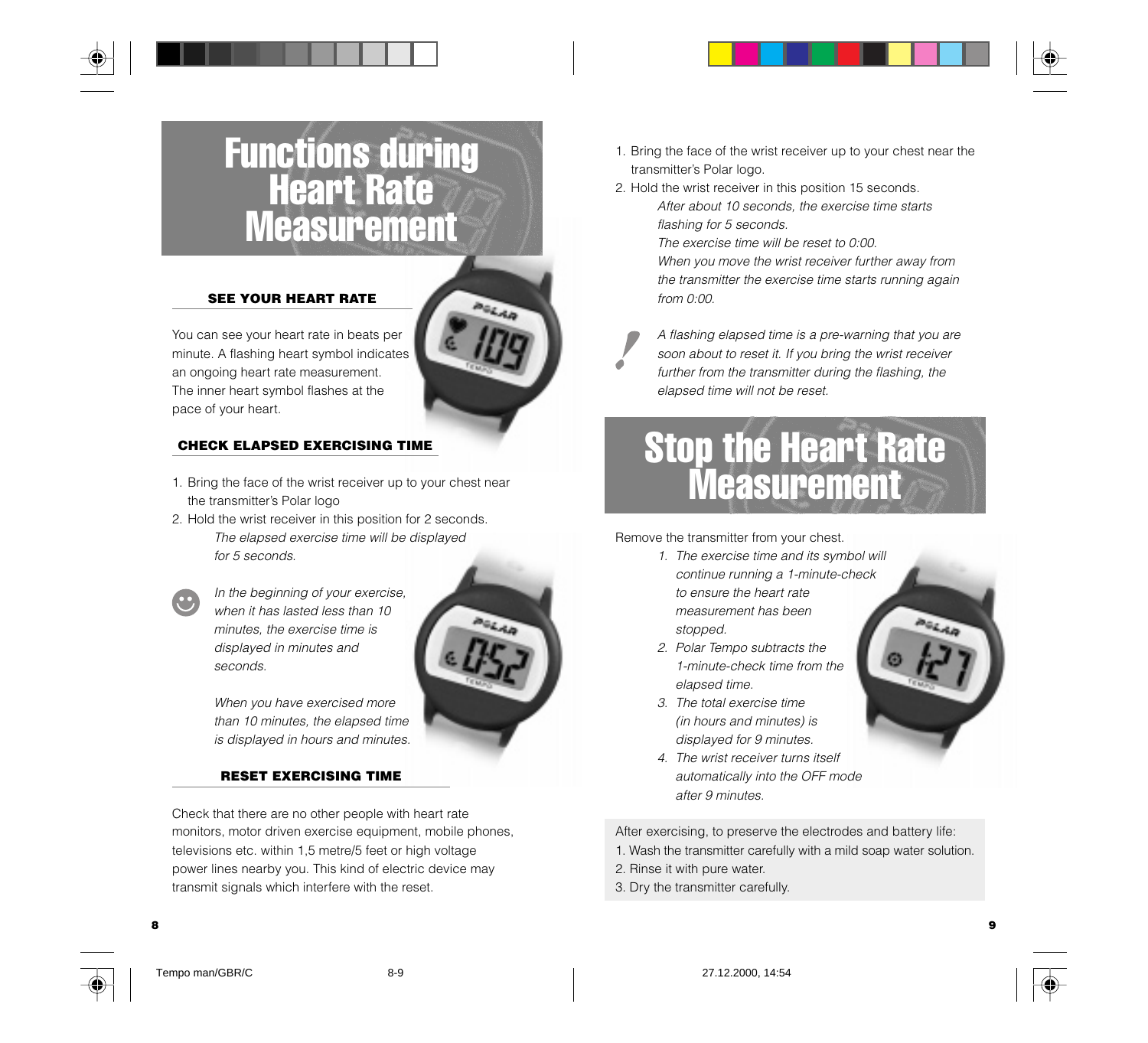

### Exercising with Your Polar Heart Rate **Monitor**

Regular exercise helps you to sustain and improve your health and fitness, as well as feel better. Exercising also has other great benefits. You can reduce stress, learn to know your body's reactions and optimise your training time. Whether you are about to start a regular exercise program or you already do sports training, a Polar Heart Rate Monitor will help you to achieve your personal fitness goals in less time, and with greater safety.

The effect of your exercise program depends on four factors:

- Intensity of exercise
- Duration of exercise
- Frequency of exercise
- Type of activity

#### **INTENSITY OF EXERCISE**

Heart rate is proved to be an excellent indicator of exercise intensity. Heart rate tells you the exertion level of your body during physical or mental loading. With the Polar Heart Rate Monitor you are able to follow the intensity of your exercise easily, keep yourself in the right heart rate Target Zone and stay motivated as you see the improvement.

When a person's cardiovascular condition improves, his heart rate stays in a lower level than before when doing similar exercise in a similar time period. Changes in the heart's beating rate can be followed with a Polar Heart Rate Monitor wirelessly, continuously and ECG accurately.

Define your exercise intensity according to your target (e.g. weight loss = lower intensity and higher duration). When you exercise within the defined Target Zone, you ensure the right intensity of your workout.

Any physical activity that increases heart rate above the resting heart rate may provide health benefits. **It is recommended that all people should accumulate at least 30 minutes of endurance-type physical activity every day**, including climbing stairs, brisk walking etc. But only greater increments above resting heart rate are associated with both health and fitness benefits.

Resting heart rate is the heart rate after a person has rested, either sitting or lied down, for 5 - 15 minutes, breathing deeply and relaxing muscles.

If you are a beginner, sedentary or overweight, a recommended target is to exercise at light or light to moderate intensity. At this target, the exercise is easy-paced and causes only slight breathlessness and sweating.

If you aim for improved fitness or exercise for competitive reasons, your exercise intensity is moderate or heavy paced, and it causes clear breathlessness and sweating.

Target zones are typically calculated using the person's maximum heart rate as a reference. The most reliable way to determine your individual Target Zone is to have your maximum heart rate measured at an exercise stress test. For more information on an exercise stress test, consult your physiologist or doctor.

However, according to ACSM (American College of Sports Medicine) most people can estimate their maximum heart rate by the formula:

#### **220 - Age = Maximum Heart Rate**

For example a 35-year old person's Maximum Heart Rate would be:  $220 - 35 = 185$  beats per minute.

The following Target Heart Rate Zone Chart helps you find the right Target Zone for your needs. The percentages for the Target Zones are counted from the maximum heart rate (measured or predicted).



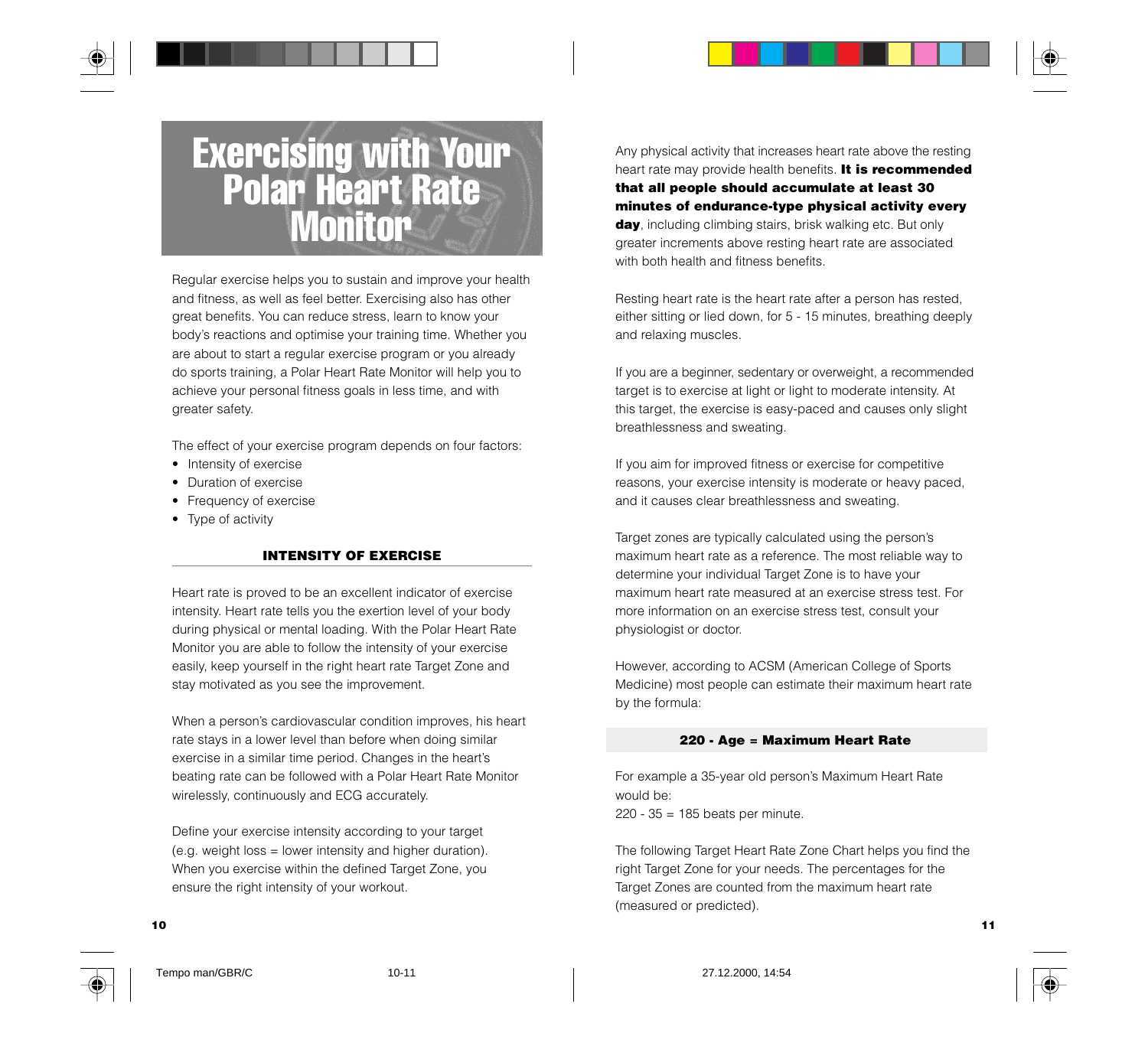

#### **How to find your Target Zone ?**

If you have had your maximum heart rate measured, use the upper axis for measured  $HR_{max}$ . This gives you the precise values for your Target Zone. In case you do not know your exact maximum heart rate, use the lower axis for age.

- 1. Locate one of the four intensity targets, which would be most suitable for you. Each target is shaded differently.
- 2. Locate your age on the down axis or your measured maximum heart rate on the upper axis.
- 3. Read up from your age / read down from your measured maximum heart rate to the target you chose.
- 4. Draw a straight line from the upper edge of the target to the left and you will find the upper limit of your Target Zone.
- 5. Then draw another straight line from the lower edge of the target to the left and you will find the lower limit for your Target Zone.
- 6. You have now found your Target Zone. As you exercise, make sure that your heart rate stays within the Target Zone (between the lower and the upper limit) to get the maximum benefit from your workout.



See the examples above:

**Example 1:** A person, whose maximum heart rate has been measured at an exercise stress test. His  $HR_{max}$  is 170 bpm and his goal is to exercise for health at Light to Moderate Intensity. The Target Zone limits are 102 - 119 bpm.

**Example 2:** A person, who does not know his HR<sub>max</sub>. He is 35 years old and his goal is to improve fitness at Moderate Intensity. The Target Zone limits are 130 - 157 bpm.

#### **FREQUENCY OF TRAINING**

It is recommended that you exercise 3-5 times a week. You can improve your performance by increasing the frequency of training. Remember to let your body recover properly between the training sessions.

#### **TYPE OF ACTIVITY**

Select activities that you enjoy and vary your exercise modes. Recommended activities are all activities which use large muscle groups. To build a solid base for your aerobic conditioning, choose continuous activities such as jogging, running, walking, swimming, bicycling, rowing and cross-country skiing.

To improve your muscular endurance and strength as well as flexibility, resistance training can play an important part.



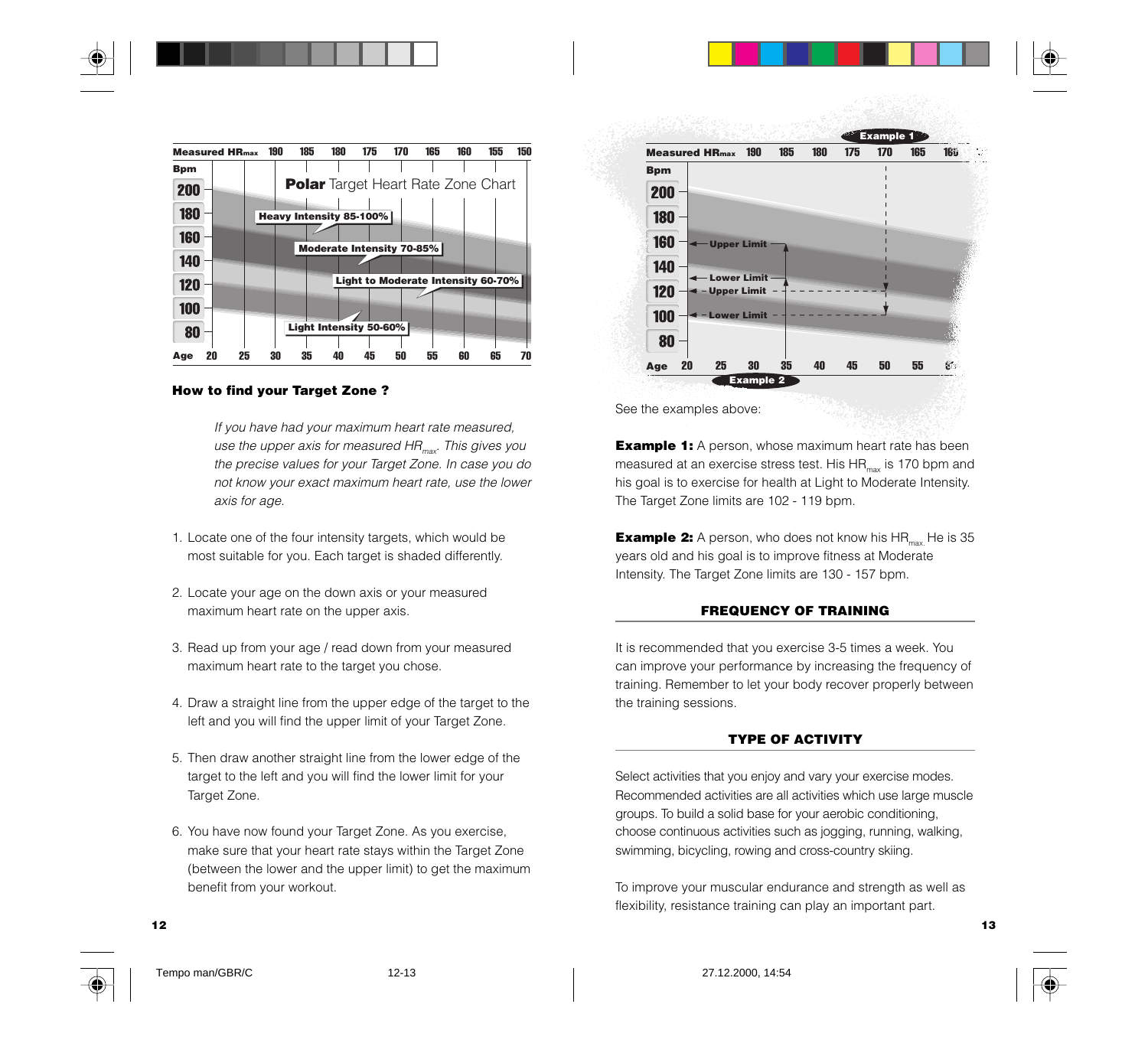

It is vital in helping to build lean muscle mass and increase cardiovascular exercise benefits. Other intermittent activities such as tennis or aerobics can also be recommended.

#### **STRUCTURE OF AN EXERCISE SESSION**

Begin each workout slowly and give your body a chance to warm up for at least 5 minutes so that your heart rate is below the selected Target Zone. Gradually increase the intensity of your exercise until you are in your Target Zone.

Remain in your Target Zone for the desired time. After that, gradually reduce the intensity of your exercise and let your heart rate fall below the Target Zone with a 5 minute cooldown period. Remember to stretch your muscles after the exercise session.

As an example of an exercise session for a 35-year-old person with 'Improved Fitness' as the target, please see the following chart.



It is recommended by ACSM that the exercise session would last 20-60 minutes in the aerobic zone.

#### **REFERENCES**

American College of Sports Medicine. Position Stand. The Recommended Quantity and Quality of Exercise for Developing and Maintaining Cardiorespiratory and Muscular Fitness in Healthy Adults. Med Sci Sports Exerc 22: 265-274, 1990.

American College of Sports Medicine. ACSM's Guidelines for Exercise Testing and Prescription. Williams & Wilkins, 1995.

Jackson, A.S., Blair, S.N., Mahar, M.T., Wier, L.T., Ross, R.M. and Stuteville, J.E. Prediction of functional aerobic capacity without exercise testing. Med Sci Sports Exerc 22: 863-870, 1990.

U.S. Department of Health and Human Services. Physical Activity and Health: A Report of the Surgeon General. Atlanta, GA: U.S. Department of Health and Human Services, Centers for Disease Control and Prevention, National Center for Chronic Disease Prevention and Health Promotion, 1996, 147.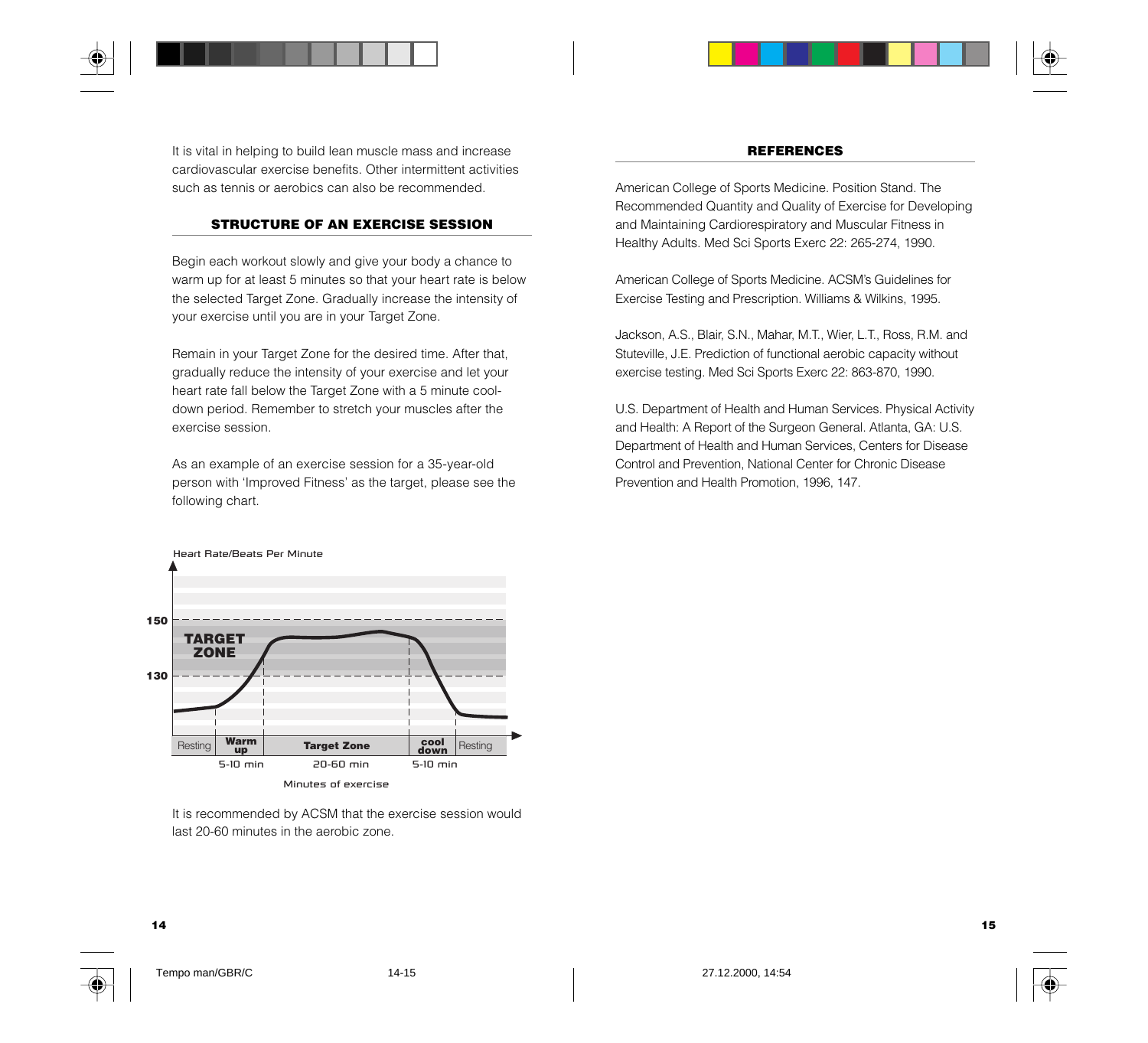



Before beginning, you should ask yourself two key questions:

- How much time do I spend today participating in physical activity?
- What are my goals?

The following steps help you answer the two key questions, get the most out of your Polar Heart Rate Monitor, and achieve your personal exercise goals.

#### **CLASSIFY YOURSELF BY LEVEL OF ACTIVITY**

You may have a clear understanding of your present physical condition. In this case you can move to the next step to specify your goals. You can also define the amount of your physical activity by answering the questionnaire which is modified from the "Code for Physical Activity" developed by NASA/Johnson Space Center (Jackson et al. 1990).

The questionnaire is an easy and quick way to define weather you are a beginner, a moderate exerciser, an active exerciser or a serious exerciser. It is recommended to review the questionnaire every 1-2 months and revise if the amount of your physical activity has changed.

Which alternative best describes your general **activity level** for the **previous month?**

**A beginner** who does not participate regularly in programmed recreational sports or heavy physical activity.

- ❏ Avoid walking or exertion whenever possible.
- ❏ Walk for pleasure, routinely use stairs, occasionally exercise sufficiently to cause heavy breathing or perspiration.

**A moderate exerciser** who participates regularly in recreation or work requiring modest physical activity, such as golf, gymnastics or yard work.

- ❏ 10 to 60 min. a week
- ❏ Over one hour a week

**An active exerciser** who participates regularly in heavy physical exercise such as jogging, swimming, cycling or engages in vigorous aerobic activity type exercise such as tennis.

- ❏ Run less than 1 mile a week or spend less than 30 min. a week in comparable physical activity.
- ❏ Run 1 to 5 miles a week or spend 30 to 60 min. a week in comparable physical activity.

**A serious exerciser** who participates in a regimented workout program consisting of heavy physical exercise.

- ❏ Run 5 to 10 miles a week or spend 1 to 3 hours a week in comparable physical activity.
- ❏ Run over 10 miles a week or spend over 3 hours a week in comparable physical activity.

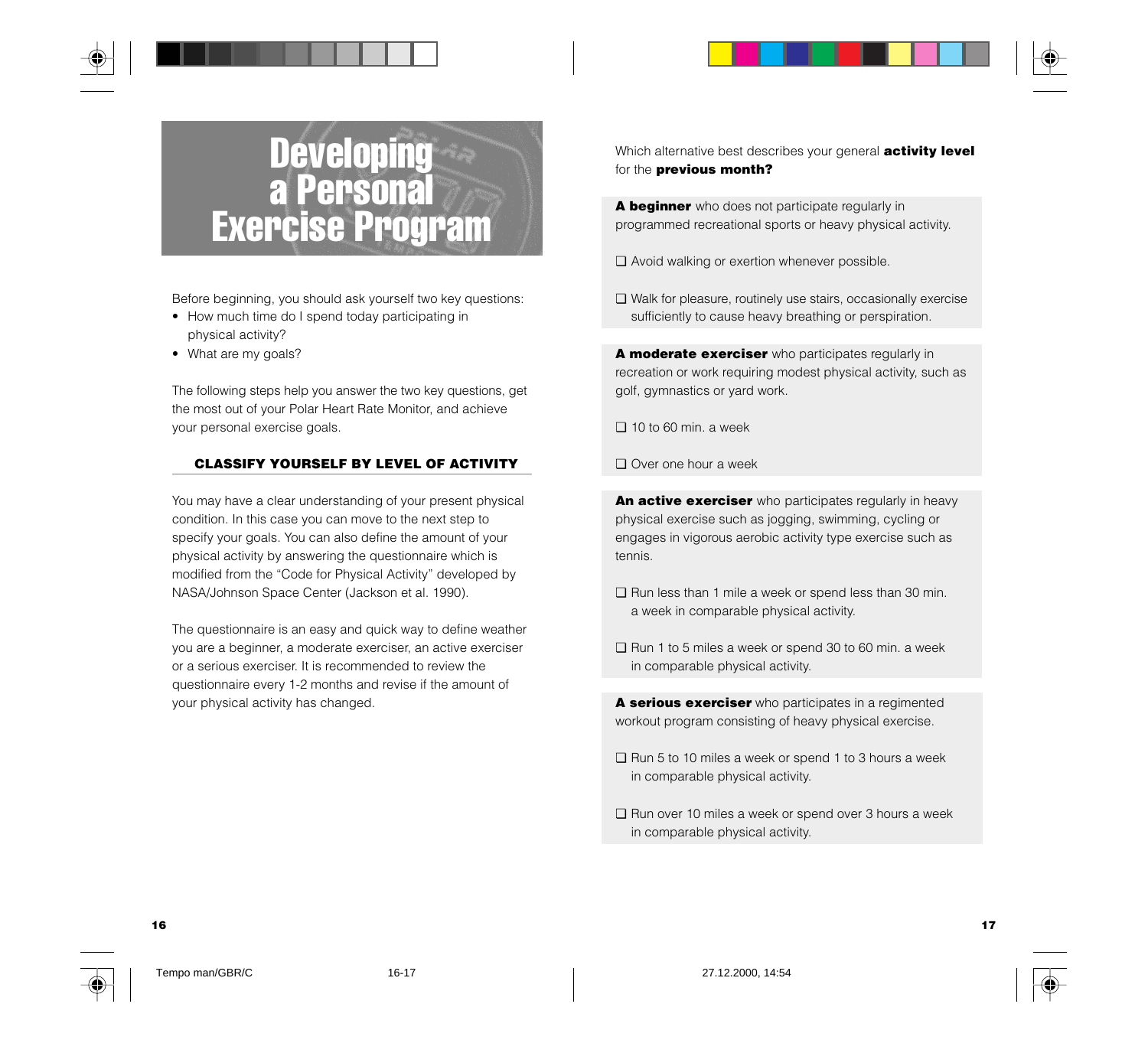

#### **DETERMINE YOUR EXERCISE GOALS**

It is easier to stay motivated when you determine your reason for exercising and establish a goal. That is why you should determine your personal exercise goal very clearly. Your goal may be one of these:

- Get used to regular physical exercise
- Lose or maintain weight
- Maintain or improve health
- Maintain or improve fitness
- Compete with yourself
- Achieve competitive results

#### **EXAMPLES OF EXERCISE RECOMMENDATIONS**

Recommendation for a **beginner**:

| Goal               | Duration in<br>Target Zone | Times<br>a week | Intensity         |
|--------------------|----------------------------|-----------------|-------------------|
| Improve<br>fitness | 15-40 min.<br>at a time    | $2 - 4$         | Light             |
|                    |                            |                 | Light to moderate |

#### Recommendations for a **moderate exerciser**:

| Goal                      | Duration in<br>Target Zone | <b>Times</b><br>a week | Intensity         |
|---------------------------|----------------------------|------------------------|-------------------|
| Maintain<br>fitness       | 20-40 min.<br>at a time    | $2 - 4$                | Light to moderate |
|                           |                            | 1                      | Moderate          |
| Improve<br>fitness<br>and | 30-60 min.<br>at a time    | $2 - 4$                | Light to moderate |
| lose weight               |                            | 1                      | Moderate          |

#### Recommendations for an **active exerciser**:

| Goal                | Duration in<br>Target Zone | <b>Times</b><br>a week | Intensity |
|---------------------|----------------------------|------------------------|-----------|
| Maintain<br>fitness | 30-60 min.<br>at a time    | $2 - 4$                | Moderate  |
|                     |                            |                        | Heavy     |
| Improve<br>fitness  | 60-90 min.<br>at a time    | $2 - 4$                | Moderate  |
|                     |                            | $\overline{c}$         | Heavy     |

#### Recommendation for a **serious exerciser**:

Have your maximum heart rate measured at an exercise stress test and find your personal Target Zone to get the maximum benefit from your training sessions. For more information on heart rate monitoring

#### **Polar Books and Accessories**

**Exercise may include some risk, especially for those who have been sedentary.** To minimise possible risks consider the following advice.

Before beginning a regular exercise program consult your doctor

- if you are over 35 years of age and have not been following a regular exercise program during the past 5 years
- if you smoke
- if you have high blood pressure
- if you have high blood cholesterol
- if you have any signs or symptoms of any disease
- if you are recovering from a serious illness or a medical treatment e.g. surgery
- if you use a pacemaker or another implanted electronic device.

Note also that the heart rate can be affected by, amongst others, heart, circulation (particularly high blood pressure) and asthma medications, as well as some medicines used as sprays for the breathing system and also some medical plasters and chewing gum containing nicotine.





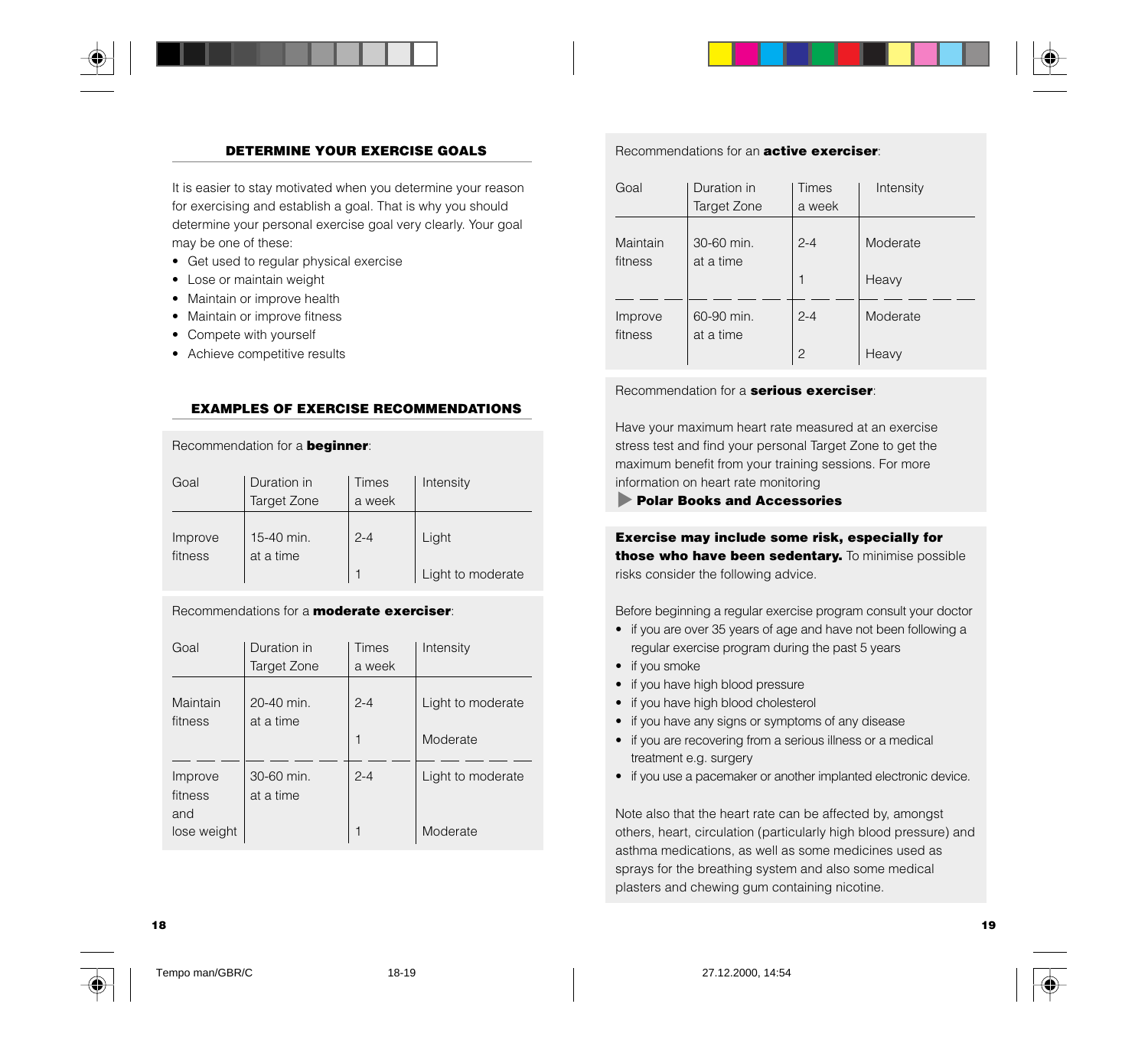

## Care and **Maintenance**

Your Polar Heart Rate Monitor is a high-tech instrument of superior design and workmanship and should be treated with care. The suggestions below will help you fulfill the warranty obligations and enjoy this product for many years to come.

#### **TAKING CARE OF YOUR POLAR HEART RATE MONITOR**

- Wash the Polar Transmitter regularly after use with a mild soap and water solution. Dry it carefully after washing.
- Never store the transmitter wet. Sweat and moisture can keep its electrodes wet and the transmitter activated, which shortens the battery life.
- Store your Polar Heart Rate Monitor in a cool and dry place. Do not store it in any kind of non-breathing material, such as a plastic bag or a sports bag, **if it is wet**.
- Do not bend or stretch the transmitter. This may damage the electrodes.
- Keep your Polar Heart Rate Monitor out of extreme cold (below -10  $\mathrm{^{\circ}C}/14$   $\mathrm{^{\circ}F}$ ) and heat (above 50  $\mathrm{^{\circ}C}/122$   $\mathrm{^{\circ}F}$ ).
- Do not expose the Polar Heart Rate Monitor to direct sunlight for extended periods, such as by leaving it in a car.
- Do not dry the transmitter in any other way than with a towel. Hard-handed handling may damage the electrodes.

#### **BATTERIES**

#### POLAR TRANSMITTER

The estimated average battery life of the Polar Transmitter is 2500 hours of use. Contact your distributor or dealer for a transmitter replacement.



**Service** for detailed instructions.



Polar recycles used transmitters.

#### POLAR TEMPO RECEIVER

The estimated average battery life of the Polar Tempo wrist receiver is 1 year in normal use (2h/day, 7 days a week). However, because the battery is inserted at the factory, the actual life of your first battery once in your possession may be less than the estimated battery life.

Do not open the Polar wrist receiver yourself. To ensure the water resistance properties and the use of qualified components, the wrist receiver battery should be replaced only by a person authorised by Polar Electro Oy. At the same time a full periodic check of the Polar Heart Rate Monitor will be done.

**Service** for detailed instructions.

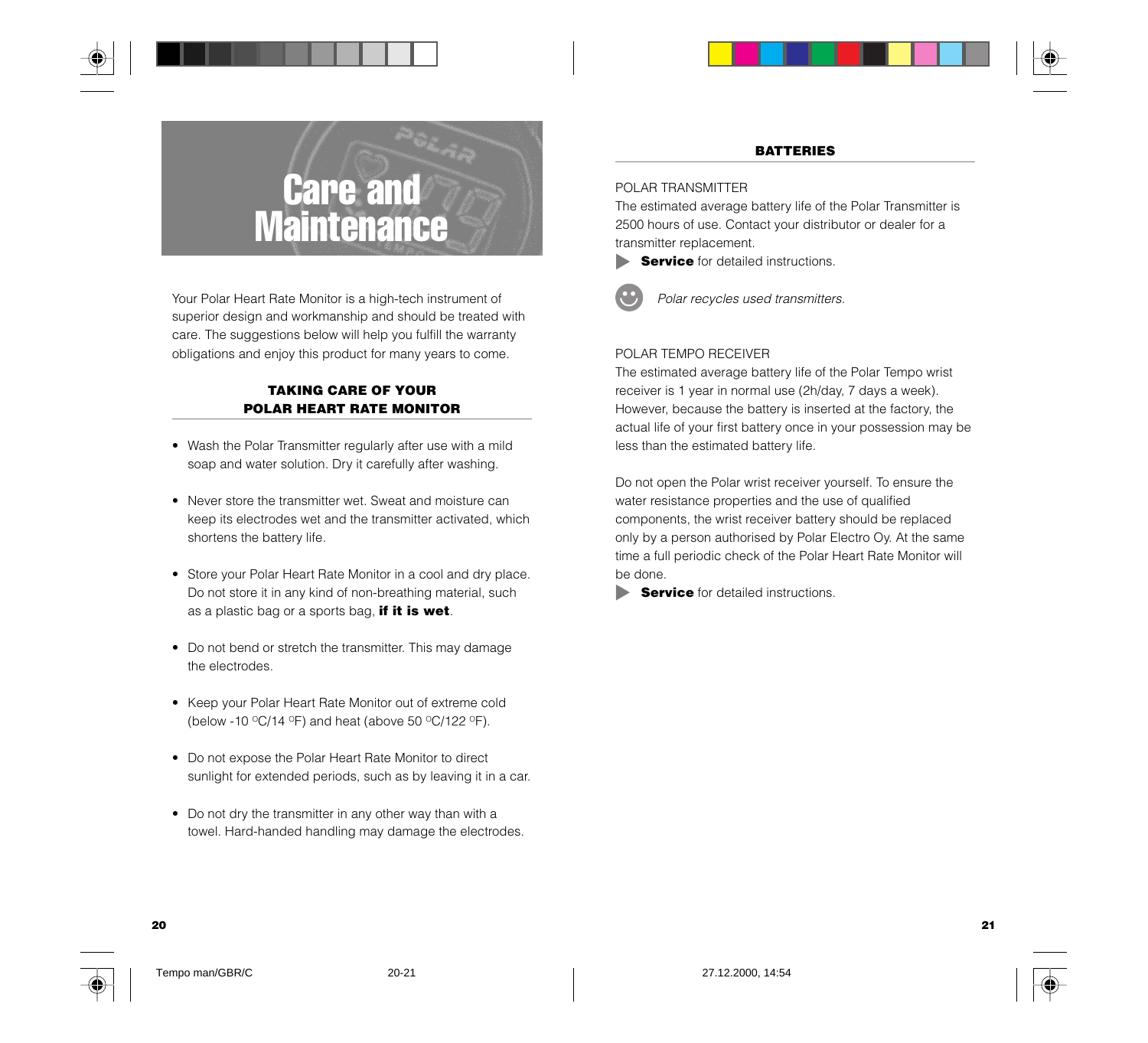



#### **POLAR HEART RATE MONITOR IN A WATER ENVIRONMENT**

Polar Tempo receiver is water resistant to 20 metres. To maintain the water resistance, it is strongly recommended to have all service done by an authorised Polar service personnel.

Heart rate measurement in a water environment is technically demanding for the following reasons:

- Pool water with a high chlorine content and seawater may be very conductive and the electrodes of Polar Transmitter may get short circuited and ECG signals cannot be detected by the transmitter unit.
- Jumping into the water or strenuous muscle movement during competitive swimming may cause water resistance that shifts the transmitter on the body to a location where it is not possible to pick up ECG signal.
- The ECG signal strength varies depending on the individual's tissue composition and the percentage of people who have problems in heart rate measuring is considerably higher in a water environment than in other use.

#### **POLAR HEART RATE MONITOR AND INTERFERENCE**

#### ELECTROMAGNETIC INTERFERENCE

Disturbances may occur near high voltage power lines, traffic lights, overhead lines of electric railways, electric bus lines or trams, televisions, car motors, bike computers, some motor driven exercise equipment, cellular phones or when you walk through electric security gates.

If you stay in close proximity to a source of electromagnetic interference for longer than one minute, the heart rate measurement may stop and time registration will be interrupted. In this case go further from the source of interference and restart the measurement. Before restarting, note the elapsed time in the display, because the time registration will restart from 0:00.

#### **CROSSTALK**

The non-coded Polar wrist receiver picks up transmitter signals within 1 metre/3 feet. Therefore, when you are using your Polar Heart Rate Monitor, make sure no other transmitter is within that range. Signals from more than one transmitter picked up simultaneously can cause an incorrect readout.

#### EXERCISE EQUIPMENT

Several pieces of exercise equipment with electronic or electrical components such as LED displays, motors and electrical brakes may cause interfering stray signals. To try to tackle these problems, relocate the Polar wrist receiver as follows:

- 1. Remove the transmitter from your chest and use the exercise equipment as you would normally.
- 2. Move the wrist receiver around until you find an area in which it displays no stray reading or flashing of the heart symbol. Interference is often worst right in front of the display panel of the equipment, while the left or right side of the display is relatively free of disturbance.
- 3. Put the transmitter back on the chest and keep the wrist receiver in this interference free area.
- 4. If the Polar Heart Rate Monitor still does not work with the exercise equipment, that piece of equipment may be electrically too noisy for wireless heart rate measurement.

#### **Notice for persons with pacemakers**

Persons who have a pacemaker use the Polar Heart Rate Monitor at their own risk. Before starting use, we always recommend an exercise test under doctor's supervision. The test is to ensure the safety and reliability of the simultaneous use of the pacemaker and the heart rate monitor.

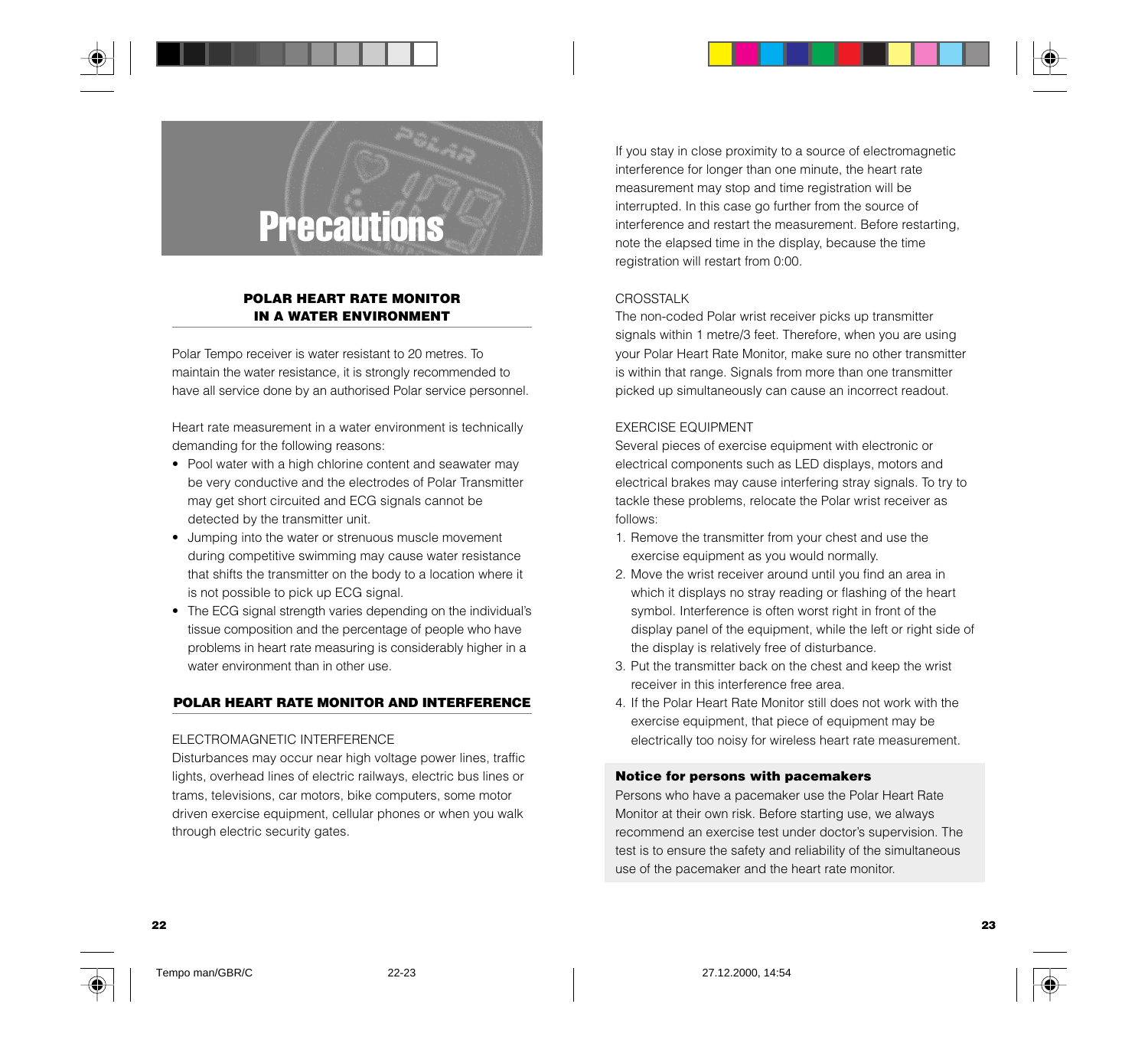



#### **WHAT SHOULD I DO IF ...**

#### **... THERE IS NO HEART RATE READING?**

- 1. Check that the elastic strap is snug enough.
- 2. Check that the electrodes of the transmitter are moistened and that you are wearing it as instructed.
- 3. Check that you have kept the transmitter clean.

#### **Care and maintenance**

4. Check that there are no sources of electromagnetic radiation in the close vicinity of the Polar wrist receiver, such as TV sets, cellular phones, CRT monitors etc.

#### **Precautions**

5. Have you had a cardiac event which may have altered your ECG waveform? In this case consult your physician.

#### **...HEART SYMBOL FLASHES IRREGULARLY?**

- 1. Check that your Polar wrist receiver is inside the transmission range and not further that 1 metre/3 feet from the Polar Transmitter you are wearing.
- 2. Check that the elastic strap has not become loose during exercise.
- 3. Make sure that the electrodes of the transmitter are moistened.
- 4. Make sure that there is no other heart rate transmitter within the reception range (1 metre/3 feet).

#### **Precautions/Crosstalk**

5. Cardiac arrhythmia may cause irregular readings. In this case consult your physician.

#### **... HEART RATE READING BECOMES ERRATIC OR EXTREMELY HIGH?**

You may have come within range of strong electromagnetic signals which cause erratic readings on the wrist receiver display. Check your surroundings and move further away from the source of disturbance. **Precautions**

#### **... THE DISPLAY IS BLANK OR FADING?**

Have the batteries checked. **Service** 

#### **... IF THE BATTERY OF THE WRIST RECEIVER MUST BE REPLACED?**

We recommend having all service done by an authorised Polar service personnel. This is especially necessary to ensure the warranty remains valid and is not affected by incorrect repair procedures done by an unauthorised agent. Polar Service will test your wrist receiver for water resistance after battery replacement and make a full periodic check of the complete Polar Heart Rate Monitor. **Care and maintenance/Batteries** and **Service**.

Water resistance cannot be guaranteed after an unauthorised service.

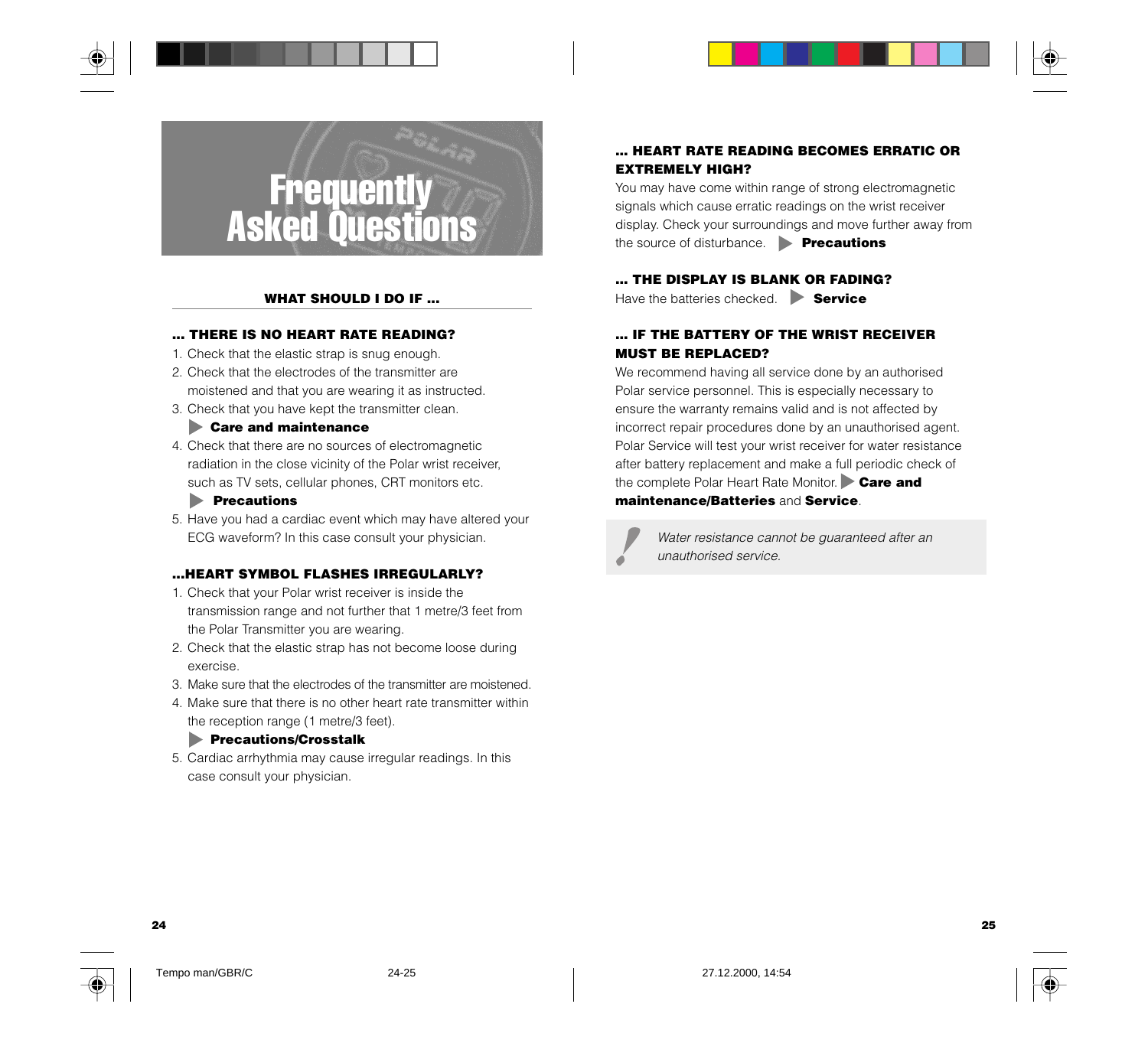## **Technical Specifications**

Polar Heart Rate Monitor is designed to indicate the level of physiological strain and intensity in sports and exercise. No other use is intended or implied. Heart rate is displayed as number of heart beats per minute (bpm).

#### **POLAR TRANSMITTER**

| Battery type: | Built-in Lithium Cell                                     |
|---------------|-----------------------------------------------------------|
| Battery life: | Average 2500 hours of use                                 |
|               | Operating temperature: -10 °C to +50 °C / 14 °F to 122 °F |

#### **POLAR WRIST RECEIVER**

| Battery type:     | CR 2032                                                  |
|-------------------|----------------------------------------------------------|
| Battery life:     | Average 1 year (2h/day, 7 days/week)                     |
|                   | Operating temperature: -10 °C to +50°C / 14 °F to 122 °F |
| Accuracy of heart |                                                          |
| rate measurement: | $± 1\%$ or $± 1$ beats per minute,                       |
|                   | whichever larger, definition applies                     |
|                   | to steady state conditions                               |
| Water resistance: | to 20 metres                                             |

## Polar Books and Accessories

#### **POLAR BOOKS AND BOOKLETS:**

| Roy Benson, MPE  Precision Running<br>Dr. Matthew Brick  Precision Multi-Sport<br>Edmund R. Burke, Ph.D.  Precision Cycling<br>Mark Fenton and Dave McGovern  Precision Walking<br>Ute Haas, M.Sc., Tarja Suomi, M.Sc. |                            |
|------------------------------------------------------------------------------------------------------------------------------------------------------------------------------------------------------------------------|----------------------------|
| and Dr. Raija Laukkanen, Ph.D.  Precision Aerobics<br>Dr. Peter J.G.M. Janssen  Training, Lactate, Pulse Rate<br>Dr. Katriina Kukkonen-Harjula, MD                                                                     |                            |
| and Dr. Raija Laukkanen, Ph.D.  Precision Weight Management<br>Dr. Raija Laukkanen, Ph.D.  Research Index                                                                                                              |                            |
| Dr. James M. Rippe  Target Your Fitness and<br>Dr. James M. Rippe  The Polar Fat Free and                                                                                                                              | Weight Management Goals    |
|                                                                                                                                                                                                                        | <b>Fit Forever Program</b> |

#### **POLAR ACCESSORIES**

- Polar Bike Mount for all bikes and Polar Heart Rate Monitors
- Elastic straps of different lengths
- Extra transmitter for other family members
- Polar Heart Bra for women

#### **POLAR HEART RATE MONITORS**

Several models of heart rate monitors by Polar are readily available for different needs of measuring the physical activity.

#### **Ask your local dealer or distributor for more details.**

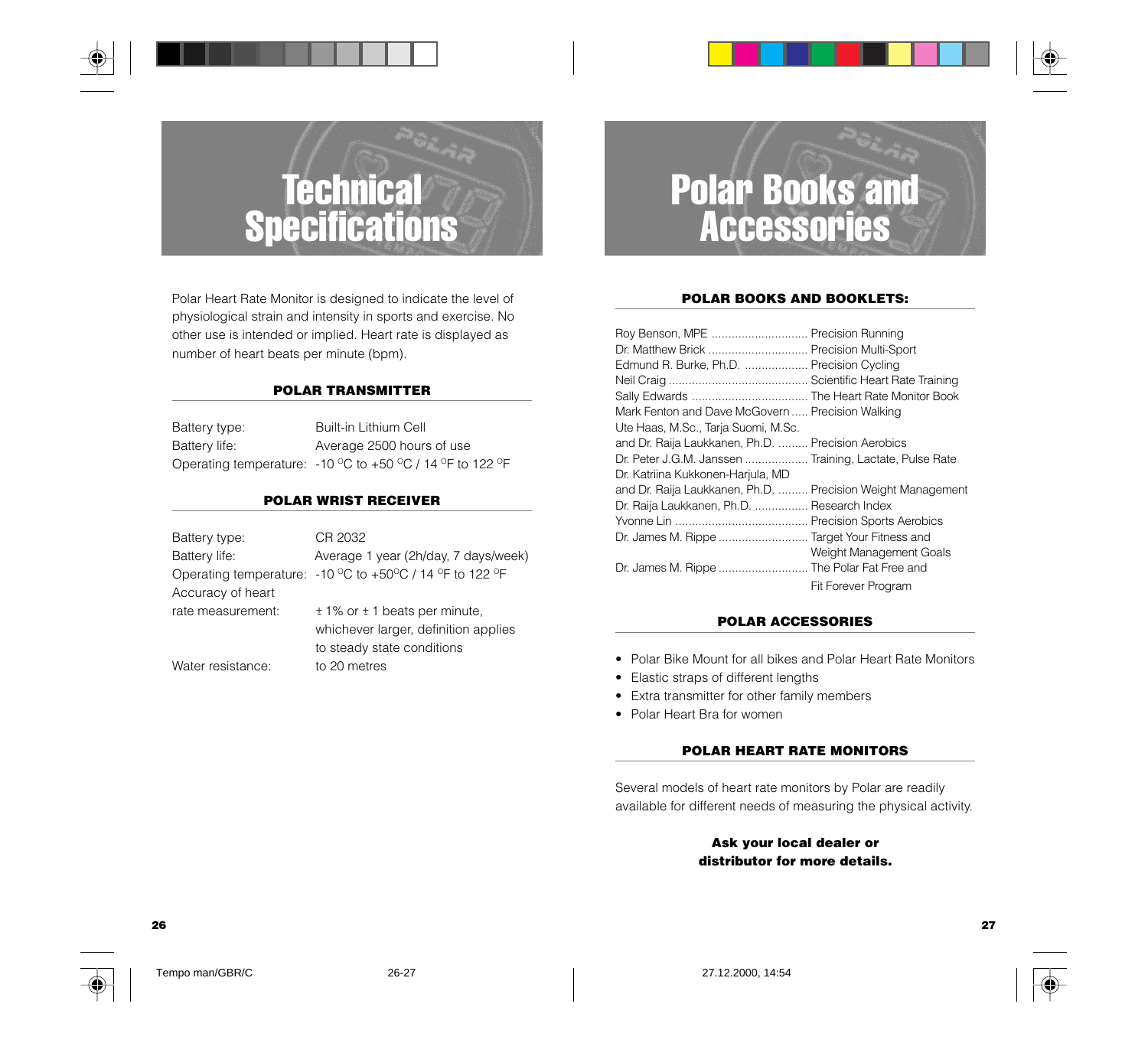



Polar Service will help you get the most out of your Polar Heart Rate Monitor. Should your Polar Heart Rate Monitor need service, please follow the instructions below.

#### **CHECK LIST**

Before you return your Polar Heart Rate Monitor for service, please check the following:

- 1. IS THE TRANSMITTER BEING WORN CORRECTLY? The Polar logo should be right side up and the transmitter flat against the skin. The elastic strap should be adjusted for a snug and comfortable fit.
- 2. ARE THE ELECTRODES MOIST ON THE TRANSMITTER? It is important that the electrodes are wet during the heart rate measurement. If water does not ensure the flawless transmission, you can use moisturising cream instead.
- 3. IS THE TRANSMITTER CLEAN? Regular washing with mild soap and water solution and thorough dry afterwards will ensure good conductivity.
- 4. ARE YOU HAVING DISTURBANCES CAUSED BY OTHER PEOPLE WITH HEART RATE MONITORS OR MOTOR DRIVEN EXERCISE EQUIPMENT?

**Precautions / Polar Heart Rate Monitor and Interference** for more details.

#### **SENDING INSTRUCTIONS**

- 1. Pack the product carefully to avoid damage.
- 2. Include all parts of the Polar Heart Rate Monitor. A full periodic check will be done on the whole product.
- 3. Include proof of purchase (a receipt or its photocopy) if the product is under warranty.
- 4. Include a detailed description of the problem. Indicate if the receiver battery should be replaced. Use the return sheet of the Customer Care Charter.
- 5. Include your name, return address and daytime telephone number.
- 6. Ship postage prepaid to your dealer or distributor. For contact information, see the Customer Care Charter.

#### **POLAR'S SERVICE PROCEDURE**

Any service is recommended to be done by an authorised Polar service personnel. Our standard test and check procedure will be performed on all Polar Heart Rate Monitors. The test includes the following elements:

#### POLAR TRANSMITTER

- 1. Visual inspection
- 2. Check of the transmission range
- 3. Check of electrode conductivity
- 4. Cleaning of electrodes if necessary

#### POLAR WRIST RECEIVER

- 1. Visual inspection
- 2. Check of battery voltage
- 3. Re-assembly, including seal renewal if necessary
- 4. Water resistance test
- 5. Operational test

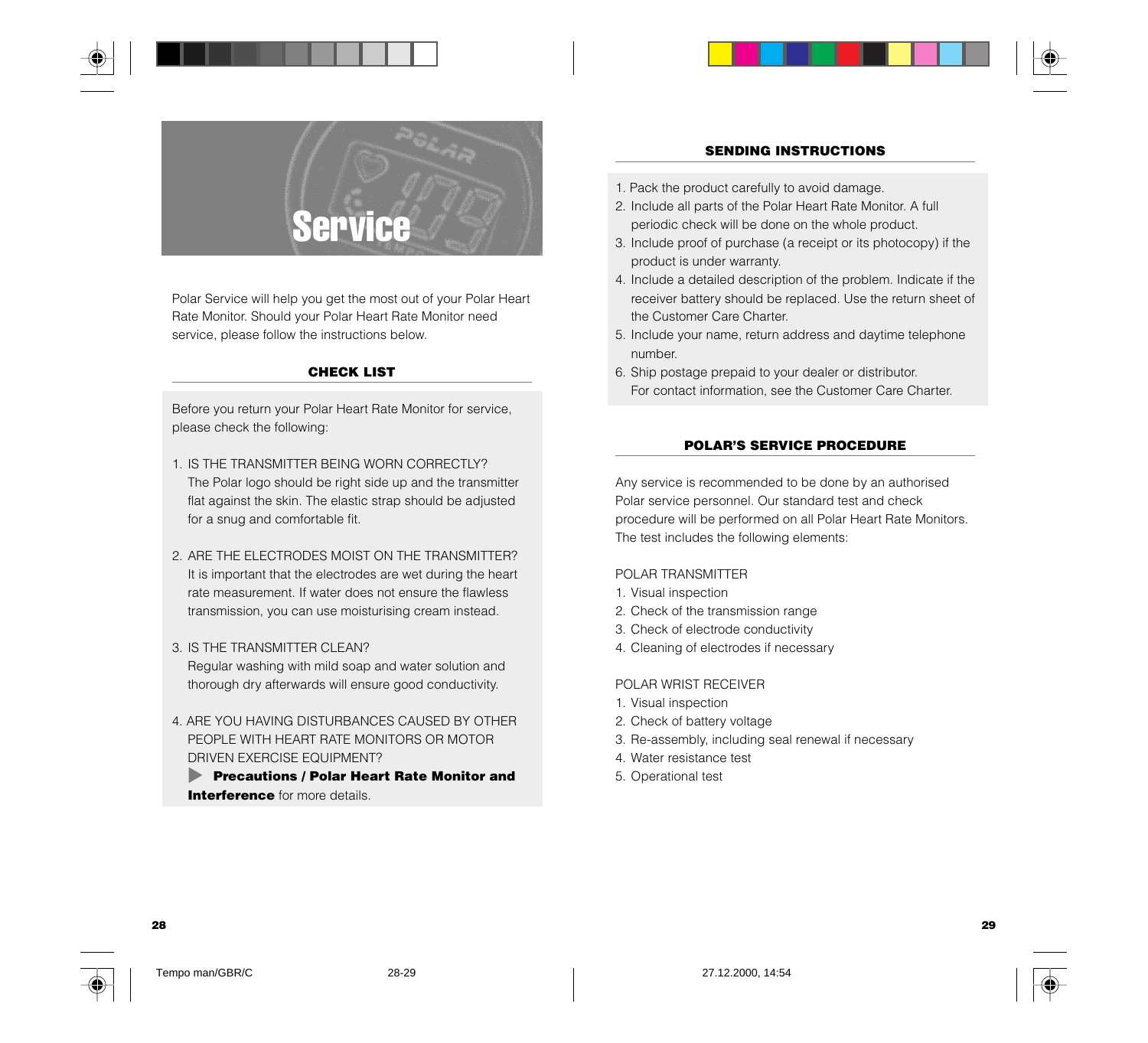## Limited Polar Warranty

- Polar Electro Oy warrants to the original consumer/ purchaser of this heart rate monitor that the product will be free from defects in material or workmanship for one year from the date of purchase. **Please keep the receipt which is your proof of purchase!**
- Warranty does not cover receiver battery, damage due to misuse, abuse, accidents or negligence of the precautions; improper maintenance, commercial use, cracked or broken cases.
- Warranty does not cover damage or consequential damage caused by service not authorised by Polar Electro Oy.
- During the warranty period the product will be either repaired or replaced at an authorised service centre free of charge.
- This warranty does not affect the consumer's statutory rights under applicable national or state laws in force, or the consumer's rights

Copyright © 1998, 2001 Polar Electro Oy, FIN-90440 KEMPELE, Finland

All rights reserved. No part of this manual may be used or reproduced in any form or by any means without prior written permission of Polar Electro Oy.

Polar logotype is a registered trademark and Polar Tempo is a trademark of Polar Electro Oy.

#### C€

This CE marking shows compliance of this product with Directive 93/42/EEC.

This product is protected by one or several of the following patents: FI 88223, DE 4215549, FR 92.06120, GB 2257523, HK 113/1996, SG 9591671-4, US 5491474, FI 88972, FR 92.09150, GB 2258587, HK 306/1996, SG 9592117-7, US 5486818, FI 96380, US 5611346, FI 68734, DE 3439238, GB 2149514, HK 812/1989, US 4625733, FI 100924. Other patents pending.

## **Disclaimer**

The material in this manual is for informational purposes only. The products it describes are subject to change without prior notice, due to the manufacturer's continuous development program.

Polar Electro Oy makes no representations or warranties with respect to this manual or with respect to the products described herein. Polar Electro Oy shall not be liable for any damages, direct or incidental, consequential or special, arising out of, or related to, the use of this material or the products described herein.



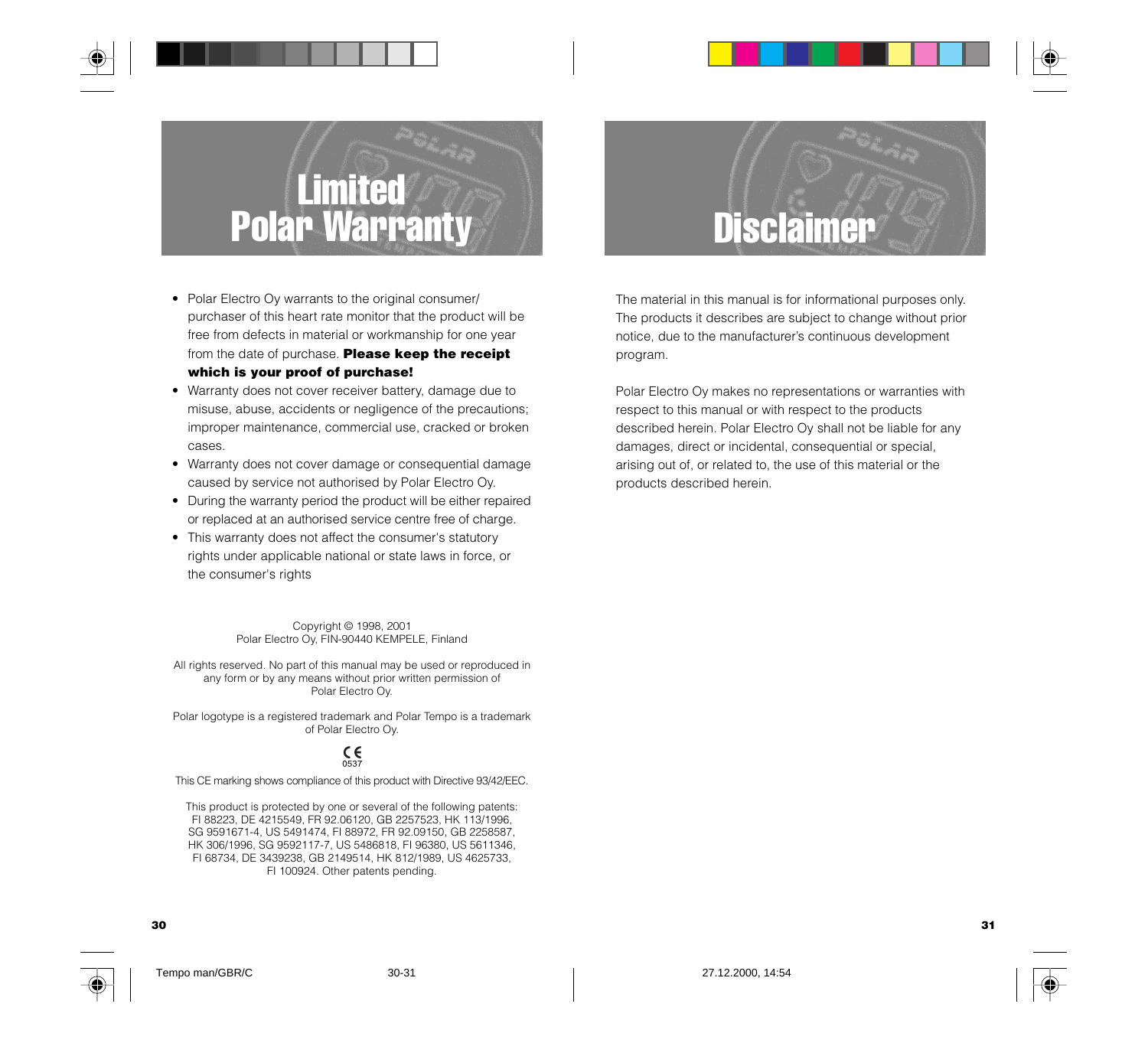



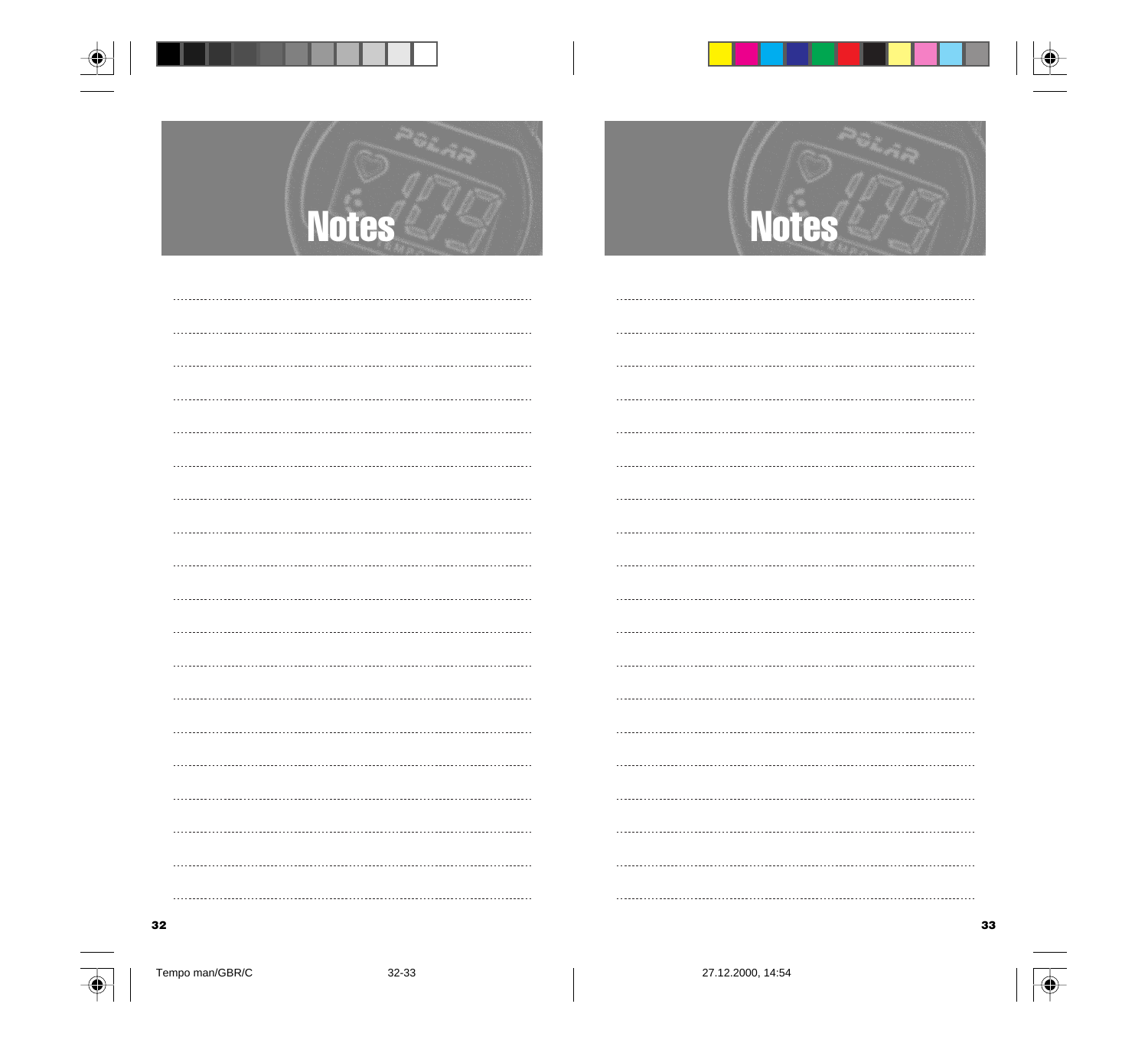



 $\begin{minipage}{0.5\textwidth} \begin{tabular}{|c|c|c|c|} \hline \textbf{1} & \textbf{1} & \textbf{1} & \textbf{1} & \textbf{1} & \textbf{1} & \textbf{1} & \textbf{1} & \textbf{1} & \textbf{1} & \textbf{1} & \textbf{1} & \textbf{1} & \textbf{1} & \textbf{1} & \textbf{1} & \textbf{1} & \textbf{1} & \textbf{1} & \textbf{1} & \textbf{1} & \textbf{1} & \textbf{1} & \textbf{1} & \textbf{1} & \textbf{1} & \textbf{1$